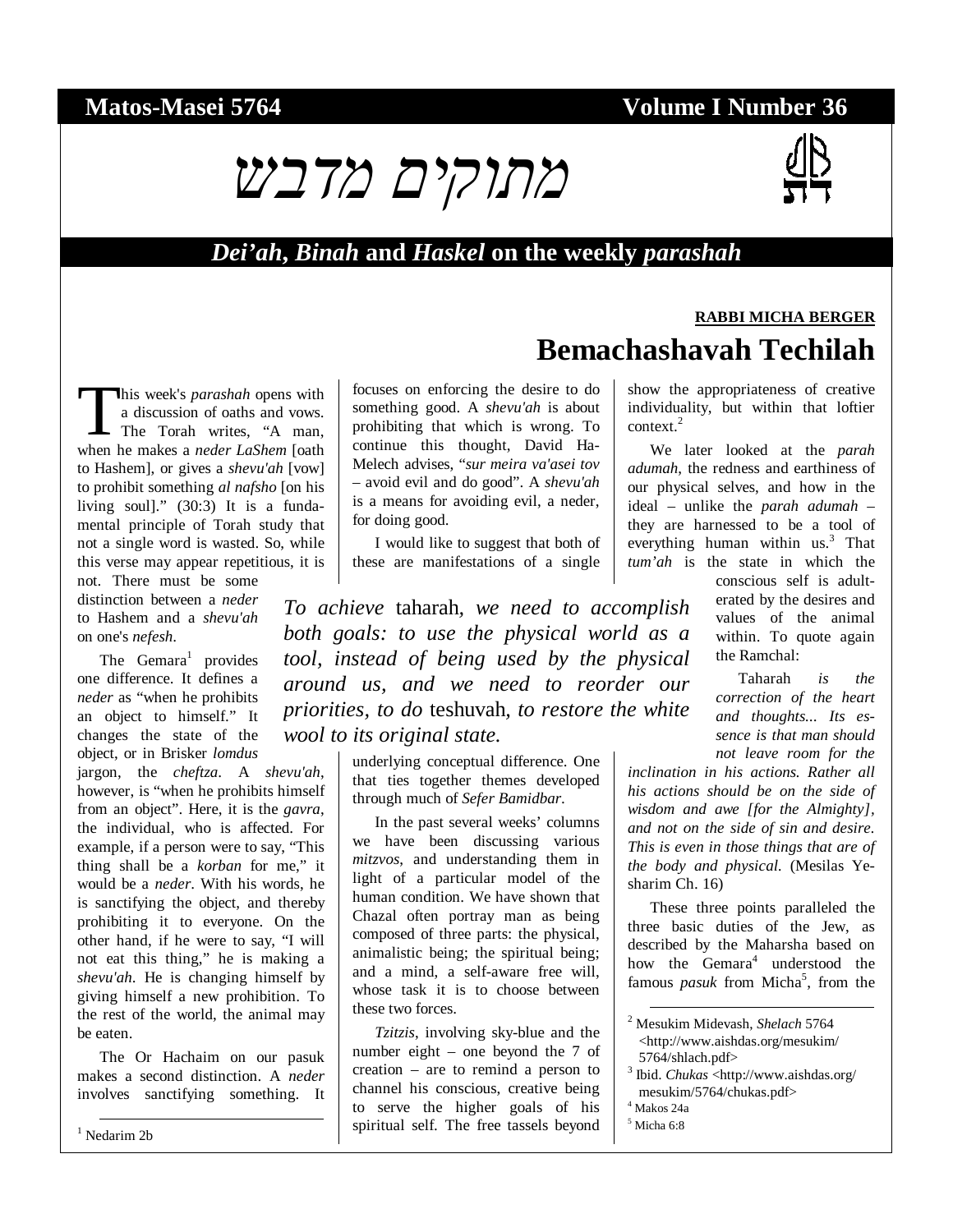*haftarah* for *parashas Balak*, as well as the second Mishnah in Avos. The Maharal elaborates on Avos<sup>6</sup> that man lives in three worlds: the spiritual, the mental, and the physical. Each world enables a different kind of relationship and each relationship its own duties: *mitzvos* between man and his Creator, between man and other people within the physical world, and self-perfection in relationship to oneself.<sup>7</sup>

The midrash frequently points out five words often used in *Tanach* for the soul – three frequently mentioned alone and two others sometimes included. Rav Saadia Gaon tells us that these terms refer to the soul in terms of the different abilities it possesses.<sup>8</sup> The first three, *nefesh*, *ru'ach* and *neshamah* ("*nara"n*") are called by *mekubalim* the "*penimi'os*", the inner abilities, the ones that comprise the self. The other two, *chayah* and *yechidah,* go beyond the limits of individuality*.* The Vilna Gaon<sup>9</sup> identifies *nara*"*n* with the very model of self we have been exploring.

When we look at the words of the *pesukim* we quoted, *shevu'ah*, *neder* and *nefesh*, we find the core notions behind this triad.

The first type of oath is called a *neder LaShem*. R. Samson Raphael Hirsch comments on our *pasuk*<sup>10</sup> that the root of the word neder  $\sum$ is

6 Derech HaChaim 1:2

- <sup>7</sup> Mesukim Midevash, *Balak* 5764 <http://www.aishdas.org/mesukim/ 5764/balak.pdf>
- 8 Emunos VeDei'os 6:3
- 9 Peirush al Kama Agados, Koenigsburg edition  $^{10}$  The Hirsch Pentateuch, Numbers 30:3  $\,$
- 

related to that of nazir \נזר\, one who avoids certain physical temptations in order to seek spirituality. The Object of the phrase is *LaShem*, to Hashem. The *neder LaShem* is the taking of something physical and putting it into a new context, making it an instrument of service to Hashem. It is *tzitzis*-like in purpose. This is the mind in control, the creative being changing the environment around him. A *neder*  is on the *cheftza* because it is the assertion of the higher self's control over its environs. It is a means for *asei tov*, for constructive pursuit of goodness.

However, sometimes we are not ready to build. Sometimes we just need to recoup, to fortify our borders against evil, to achieve *taharah*, purity of the self. For this, we have the *shevu'ah*. The root of the word *shevu'ah* is *sheva*, seven. To Rav Hirsch, this is because the seventh represents that which is holy in the world around us. Shabbos, the seventh day, brings sanctity to the week; *shemitah*, the seventh year, sanctifies the land. In his discussion on symbolism $11$  he associates this number with the mental being, which is why the *menorah*, shining with the light of Torah, has seven branches. Notice that the *menorah* must be pure gold, which is called *zahav tahor*.

"*Nefesh*" refers to the animalistic drives, the soul as the keeper of life. This is why we read in *parashas Re'ei*, "*ki hadam hu hanefesh* – because the blood is of the *nefesh*." We do not drink the circulatory blood of animals because it represents the drives of all living beings, the urges we share with

<sup>11</sup> Collected Writings vol III

he beginning of *Parashas Masei* is primarily a list of the different places that the The beginning of *Parashas*<br> *Masei* is primarily a list of<br>
the different places that the<br>
Children of Israel traveled from and to in their 40 year journey from

Ramsais (in Egypt) to the plains of Moav, on the other side of the Jordan River from Yericho (Jericho). Many things happened along the way, but since the purpose of

#### **2** *Mesukim Midevash*

the animals. So, when our *pasuk*  writes about "*shevu'ah* to place a prohibition on his nefesh" the *pasuk* is describing something very specific. Here, all activity is within the *nefesh*, to reign it in, to place it under control of the seventh, the intellect.

This distinction is akin to the symbolism we gave for two of the ingredients of the *parah adumah*, in our column on *parashas Chukas*. The red cow itself represents the animal side of man. It is unworked and unyoked; yet it is supposed to be a beast of burden. The *tola'as shani* is white wool died red. This is the intellect, which through the forces of habit acquired the redness of the physical being. To achieve *taharah*, we need to accomplish both goals: to use the physical world as a tool, instead of being used by the physical around us, and we need to reorder our priorities, to do *teshuvah*, to restore the white wool to its original state.

These two kinds of oaths also address these two needs. The *neder* is a way to take an animal and make it *kodesh*. The intellect is in control of the physical world and uses it as a tool to do good. The *shevu'ah* creates a new prohibition for oneself. The *nefesh*, the physical creature, is in control; we are not in a position to be in the role of creator. Instead we do *teshuvah*, vow to avoid the temptation when it next faces us.

## **RABBI DOV KRAMER Bakeish Shalom**

this list is to delineate their journey,<sup>1</sup> no details (other than the

 <sup>1</sup> See Rashi on Bamidbar 33:1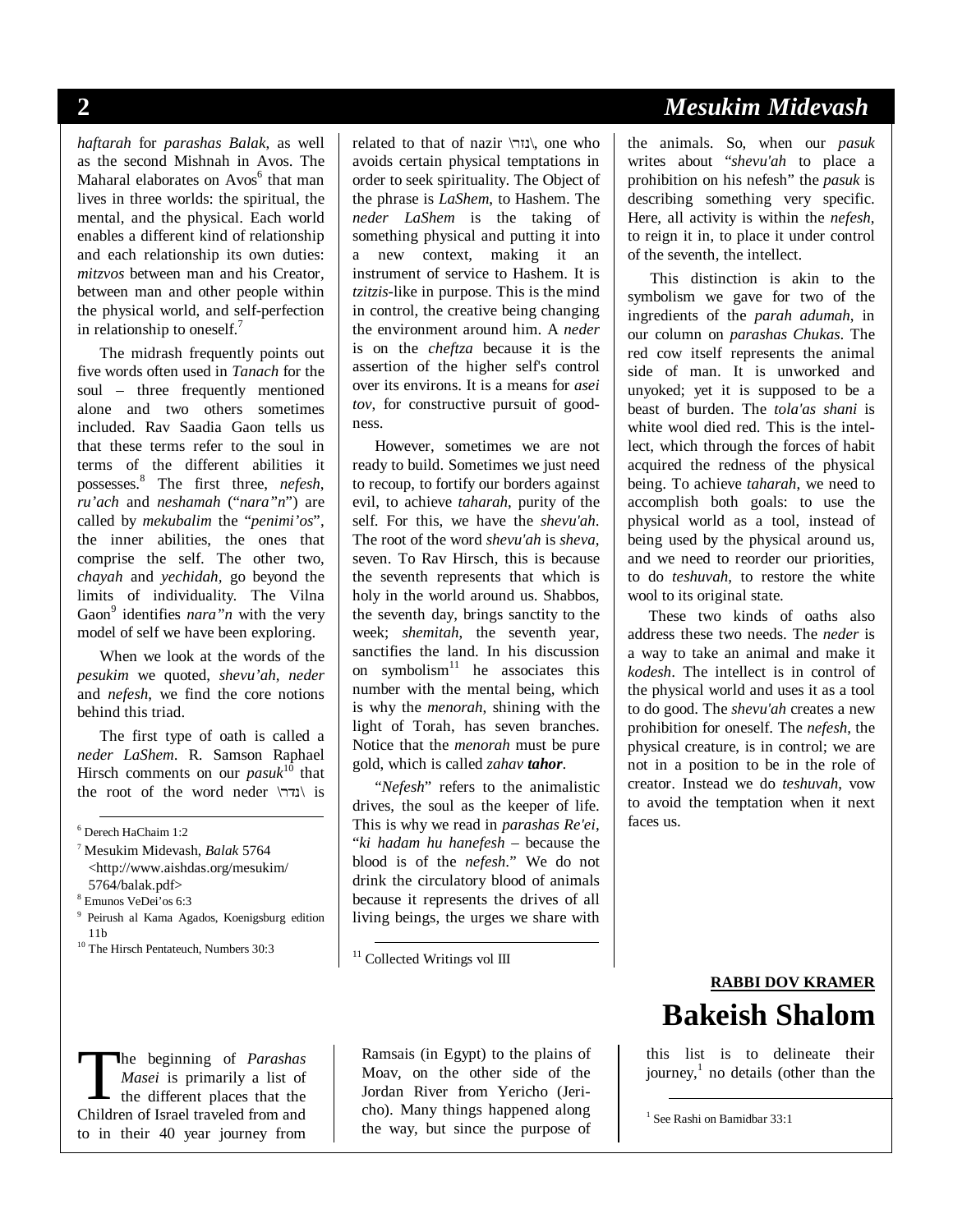#### *Mesukim Midevash* **3**

names of the places they stayed) are given.

There are, however, several exceptions. We are told how far into the desert of Aisam they traveled to get to Marah (33:8), that in Eilim there were 12 springs of water and 70 date trees (33:9), that there was no water for them to drink in Refidim (33:14), that Aharon died on Hor Hahor (33:38), and that word of his death reached some of the Canaanites (33:40). There is no mention of the public revelation at Mt. Sinai, nor of any of the misdeeds that occurred (i.e. the "golden calf," the "spies" or any of the others). And while the lack of water mentioned in Refidim hints towards the miracle of the well that followed the nation through the desert, there is no mention of the *man* (manna) that fell from heaven every day but Shabbos. Aharon's death is described, but the passing of his sister Miriam is not.

We can understand why none of the latter details are mentioned, as this is not supposed to be a synopsis of what happened over the 40 years. But why are any details given at all? And why specifically these?

Rabbi Samson Raphael Hirsch explains that the wells and trees at Eilim are mentioned because it was such an oddity finding an oasis in the desert; they came across nothing similar during the 40 years. He also says that the lack of water in Refidim signifies entering the heart of the desert, where they would no longer find water if not for the miraculous well. This may be so, but are these details that much more important than any

he third *berachah* of *bentching*  concludes with a statement about Hashem's rebuilding of The third *berachah* of *bentching*<br>concludes with a statement<br>about Hashem's rebuilding of<br>Jerusalem. How exactly do we translate the phrase "*boneih [berachamav]*  others, that the Torah mentions only these? And even if they are, why was it necessary to mention any details at all?

There is one characteristic shared by all of the details that the Torah adds that may help explain why they are included. While each is not relevant to the travel itself, they are all pertinent to the conditions under which they traveled – through the desert. They were not close to any inhabited lands, as they had gone three days into the Aisam desert (33:8). And there was always a shortage of water. The Torah mentions the one time they found an oasis in order to emphasize that this was the one exception. Otherwise, water was scarce, or, after they reached Refidim, nonexistent. And they had been protected from the harsh desert conditions by the "clouds of glory" until Aharon died, as it was in his merit that they had been there. Once Aharon died and the clouds were gone, the nation was now vulnerable, subject to attack.<sup>2</sup> Because Arad's attack shows that the "protective clouds" were gone, the Torah mentions it along with Aharon's death.<sup>3</sup>

When the Torah wanted to describe the traveling done by the nation, it was important to portray the conditions under which they traveled. Sure, the trials and

 $^3$  See Rashi $\,$ 

*Yerushalyim*. *Amein*."

The obligation to recite the first three *berachos* of *Birchas haMazon* 

tribulations they faced were important in their growth and development, but they were not as directly related to the retelling of the actual trip as the environment of that trip.

This concept also holds true in our travels through life, as we try to find the path of spiritual growth. Each decision we make – every battle we fight – helps define who we are and which road we are taking. But they do not compare with the decisions we make that affect our environment- the conditions under which we will fight our future battles.

For example, the decision to keep kosher may be a tough one, and there may be times that one must struggle to maintain the ideal kashrus standards. However, the decision to live in a community where kosher food is readily available makes it much easier to keep those standards. Similarly, while it is important to learn Torah every day (and every night, and at every available opportunity), setting aside a specific time that is devoted to Torah study (and allowing nothing else to supercede), and arranging to learn with a chavrusa (study partner), will help create the atmosphere within which the learning will thrive.

Just as the Torah felt it necessary to tell us about the conditions under which the nation traveled on their way to the Promised Land, so too is it important for us to build an environment most conducive to our spiritual growth.

#### **RABBI MICHA BERGER Sefasai Tiftach**

are Torah origin.<sup>1</sup> These *berachos* themselves were written by Moshe, Yehoshua, and David, respectively.

Berachos 54b.

 $\overline{a}$ 

 <sup>2</sup> See Rosh Hashanah 3a, that without the "protective clouds" they were now visible, and that Arad thought permission was now given for other nations to wage war with them